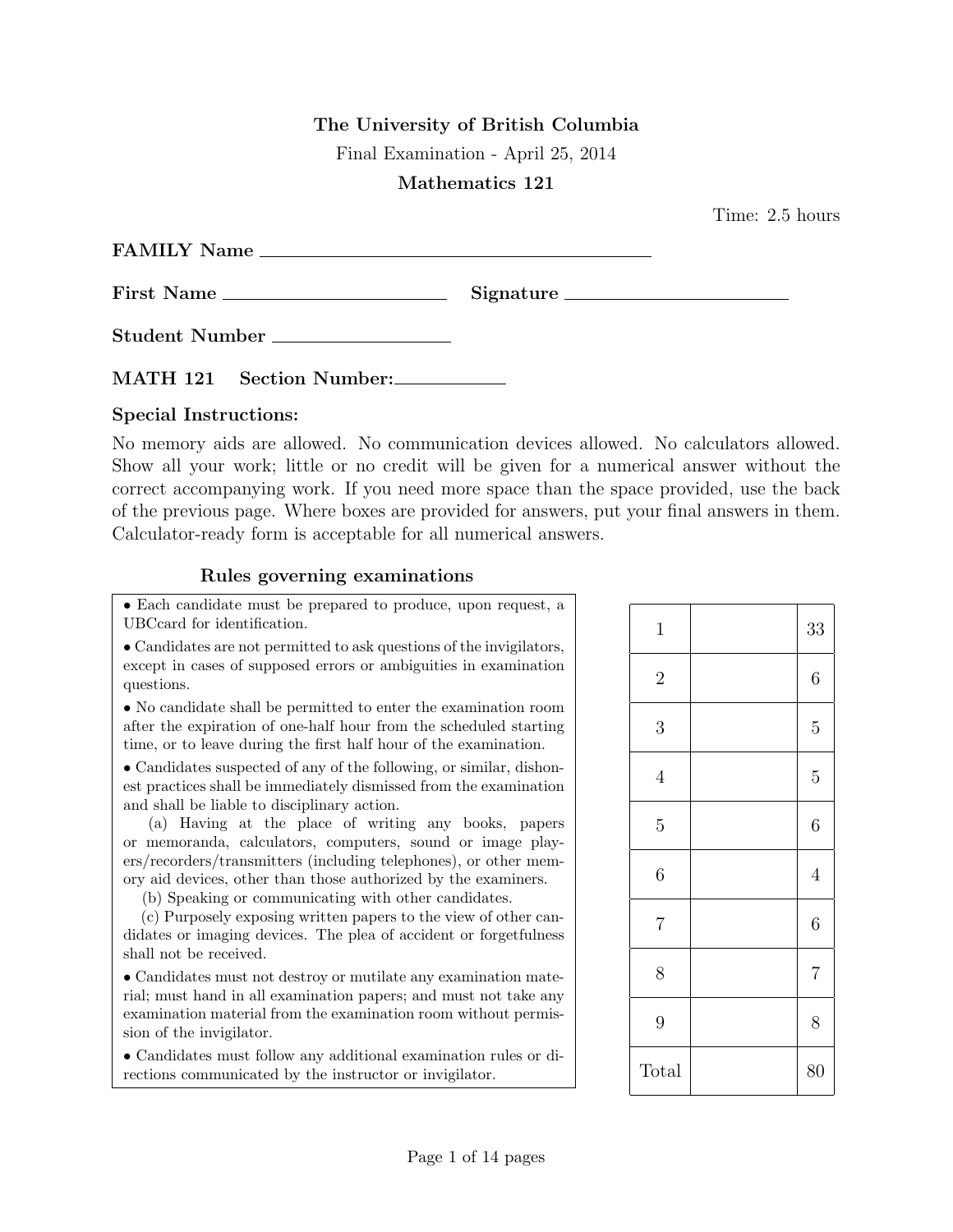[33] 1. Short Problems. Each question is worth 3 points. Put your answer in the box provided and show your work. No credit will be given for the answer without the correct accompanying work. Simplify your answers as much as possible.

(a) Evaluate 
$$
\int x \ln x \, dx
$$
.

Answer:

(b) Evaluate 
$$
\int \frac{x^2}{(x^3 + 1)^{101}} dx
$$
.

Answer:

(c) Evaluate  $\int \cos^3 x \sin^4 x \ dx$ .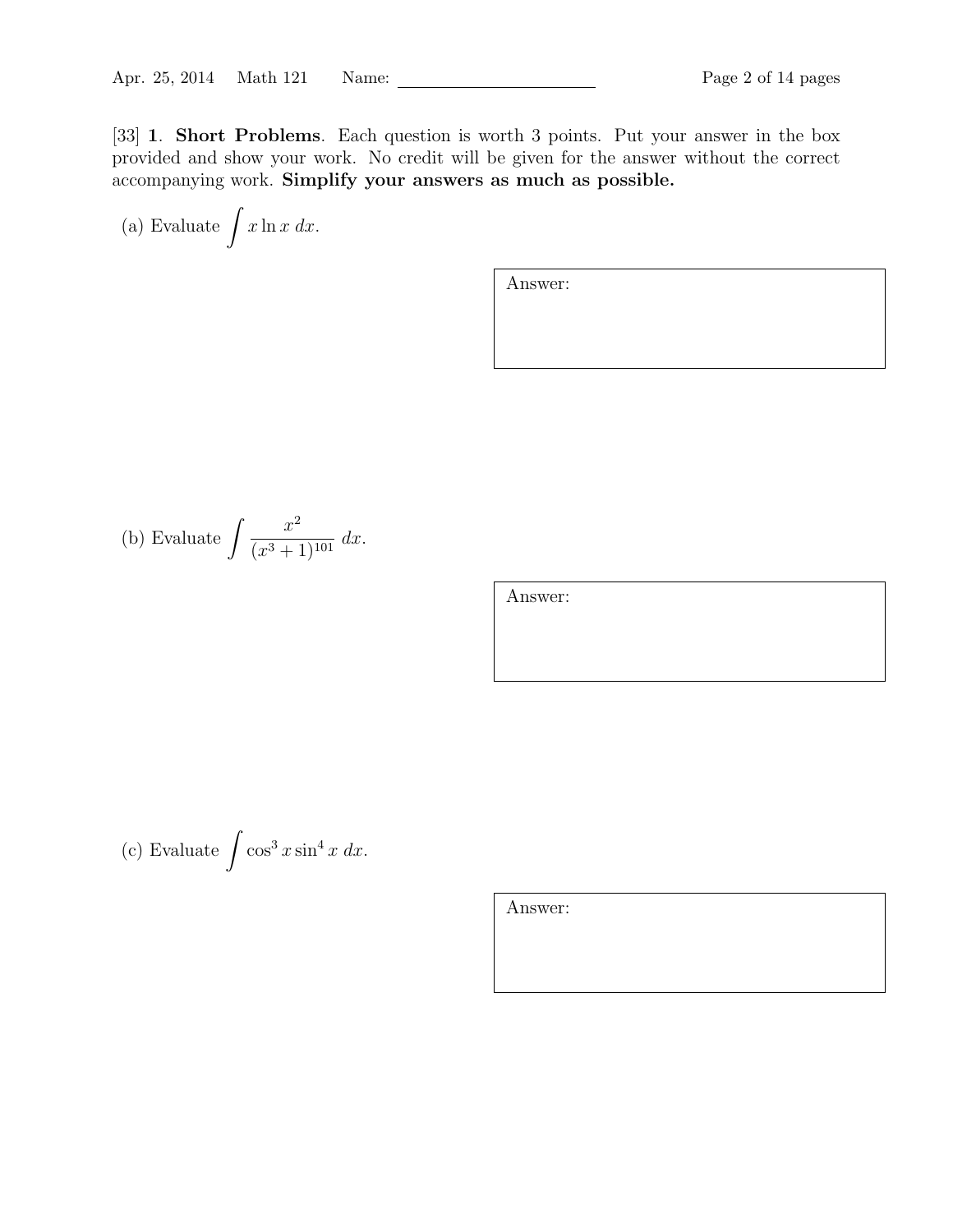(d) Evaluate 
$$
\int \sqrt{4-x^2} \, dx
$$
.

Answer:

(e) Consider the Trapezoid Rule for making numerical approximations to  $\int^{b}$ a  $f(x)$  dx. The error for the Trapezoid Rule satisfies  $|E_T| \leq \frac{K(b-a)^3}{12a^2}$  $12n^2$ , where  $|f''(x)| \leq K$ for  $a \le x \le b$ . If  $-6 < f''(x) < 0$  for  $2 \le x \le 7$ , find the smallest possible value of *n* to guarantee the Trapezoid Rule will give an approximation for  $\int_{}^{7}$ 2  $f(x)$  dx with absolute error,  $|E_T|$ , less than 0.001.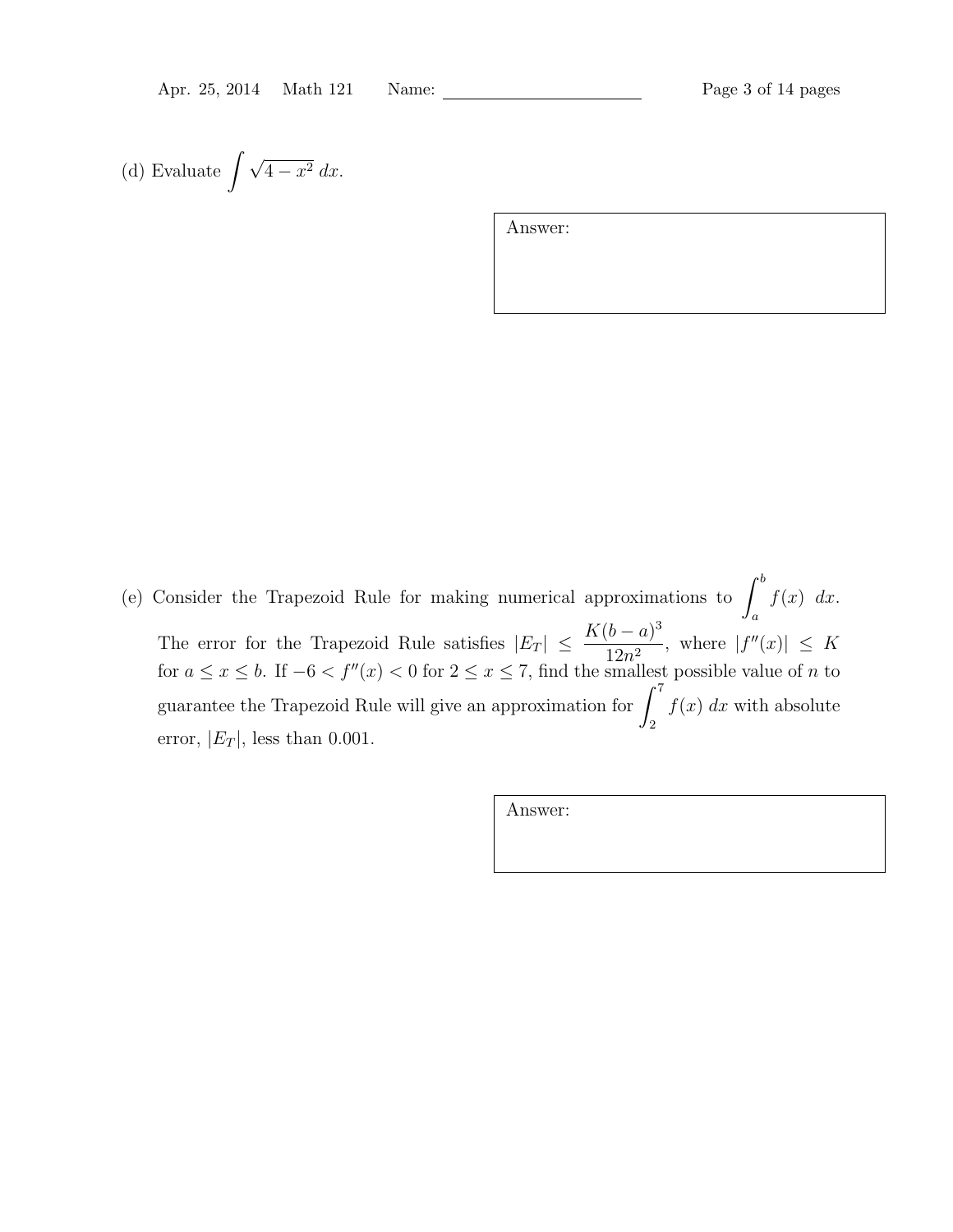Apr. 25, 2014 Math 121 Name: Page 4 of 14 pages

(f) Find the values of p for which the series  $\sum_{n=1}^{\infty}$  $n=2$ 1  $\frac{1}{n(\ln n)^p}$  converges.

Answer:

(g) Find the radius of convergence for the power series  $\sum_{n=1}^{\infty}$  $n=0$  $(x-2)^n$  $\frac{x}{n^2+1}$ .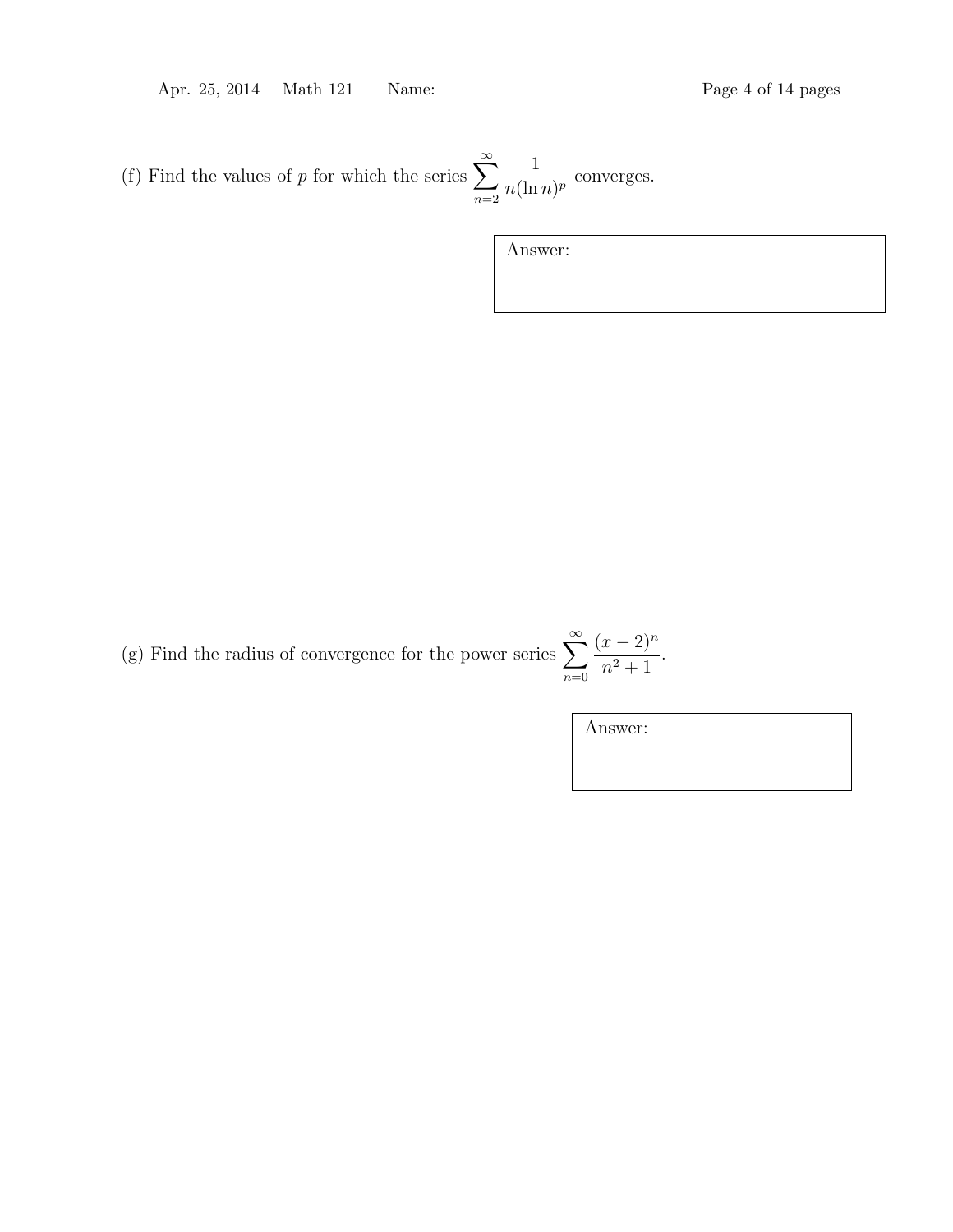(h) Find a power series representation for  $\frac{x^3}{4}$  $1 - x$ .

| Answer: |  |  |  |
|---------|--|--|--|
|         |  |  |  |
|         |  |  |  |
|         |  |  |  |

(i) Find the coefficient  $c_5$  of the fifth degree term in the Maclaurin series  $\sum_{n=1}^{\infty}$  $n=0$  $c_n x^n$  for  $e^{3x}$ .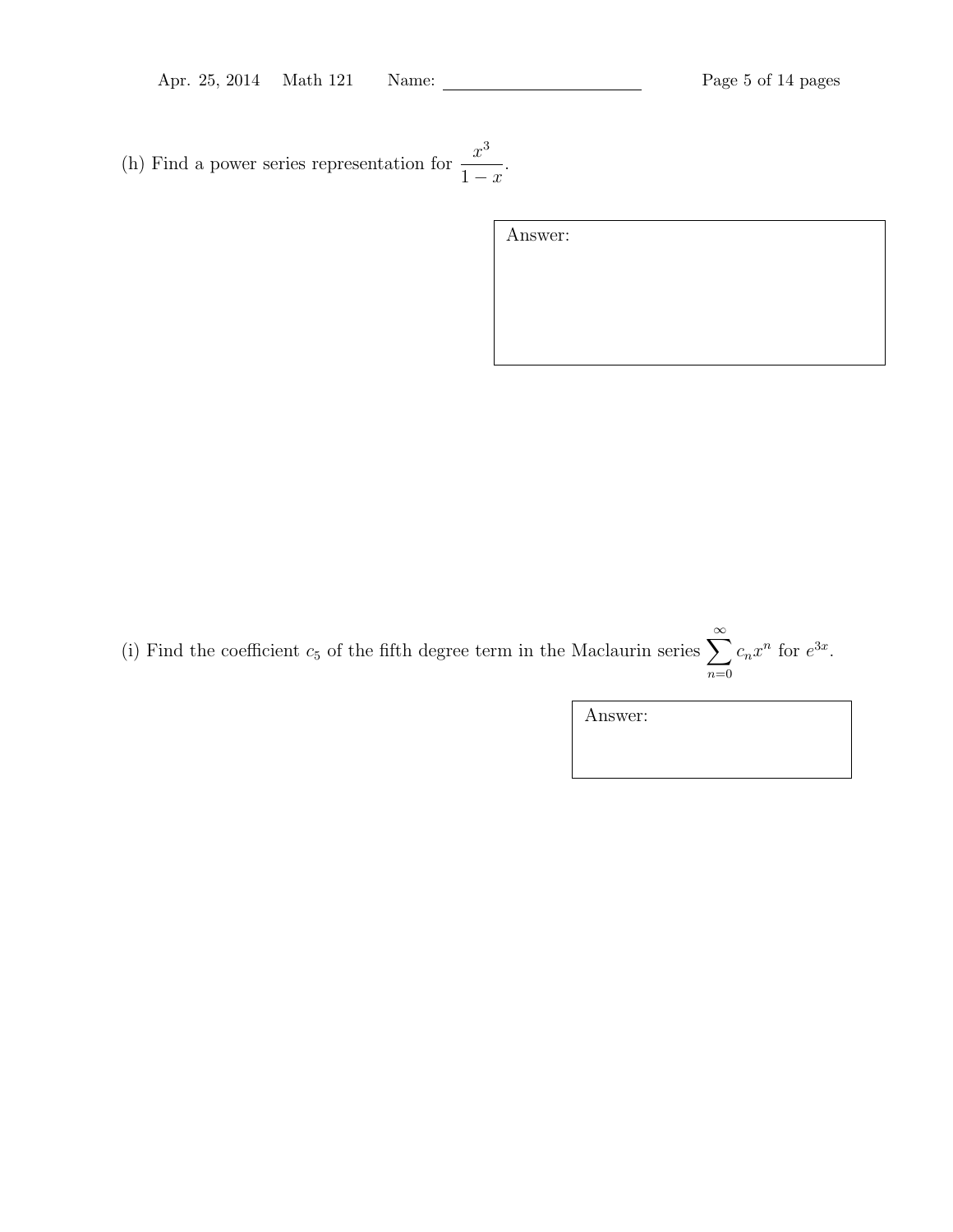(j) Let  $f(x) = \int^x$ 1  $100(t^2 - 3t + 2)e^{-t^2}$  dt. Find the interval(s) on which f is increasing.

Answer:

(k) Use series to evaluate  $\lim_{x\to 0}$  $1 - \cos(x)$  $\frac{1-\cos(x)}{1+x-e^x}.$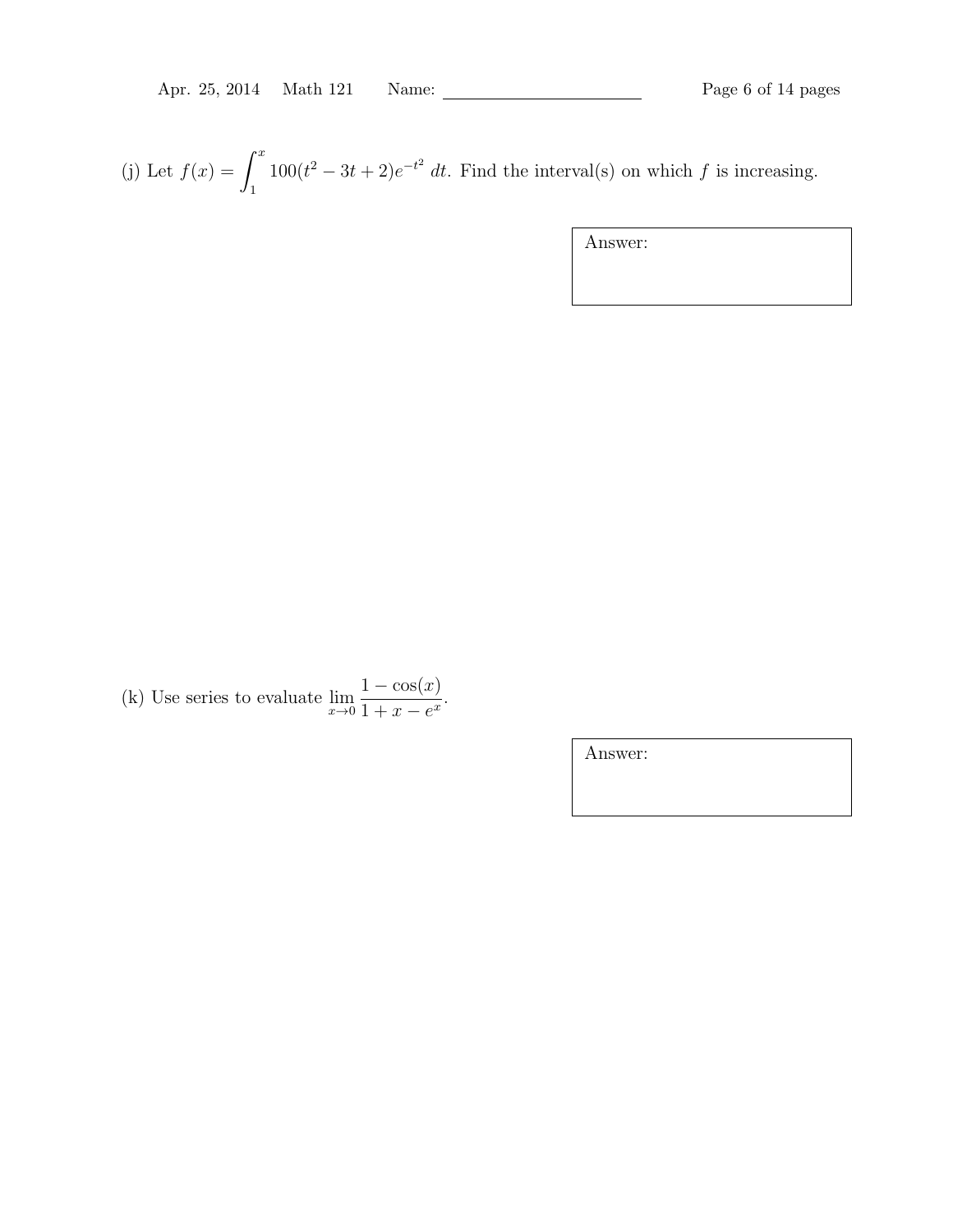Long Problems. In questions 2 - 6, show your work. No credit will be given for the answer without the correct accompanying work.

[6] 2. Find the volume of the solid generated by rotating the finite region bounded by  $y = 1/x$ and  $3x + 3y = 10$  about the x-axis. It will be useful to sketch the region first.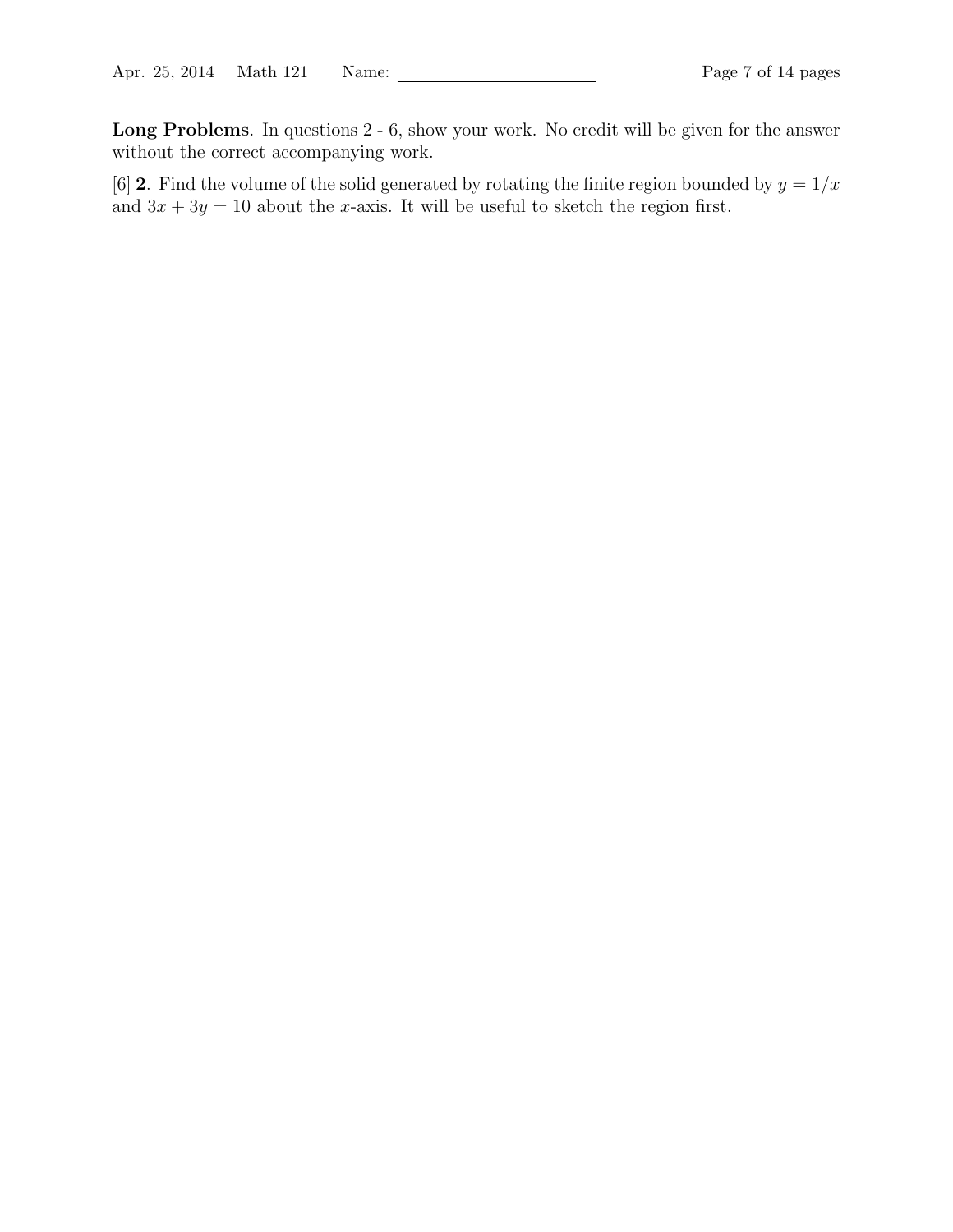[5] 3. Find the solution of the differential equation

$$
x\frac{dy}{dx} + y = y^2
$$

that satisfies  $y(1) = -1$ .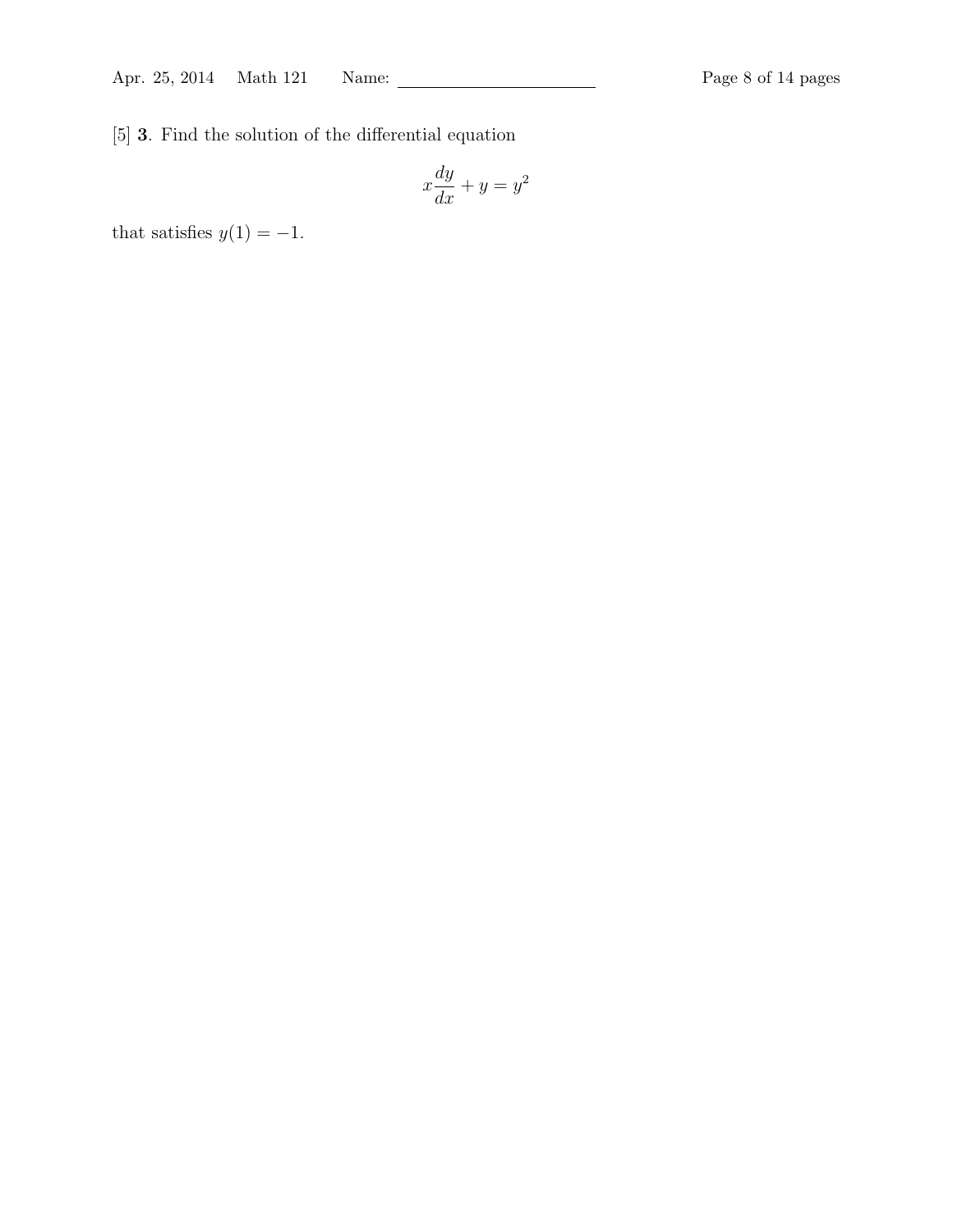[5] **4**. Find the length of the polar curve  $r = \theta^2$  for  $0 \le \theta \le \pi$ .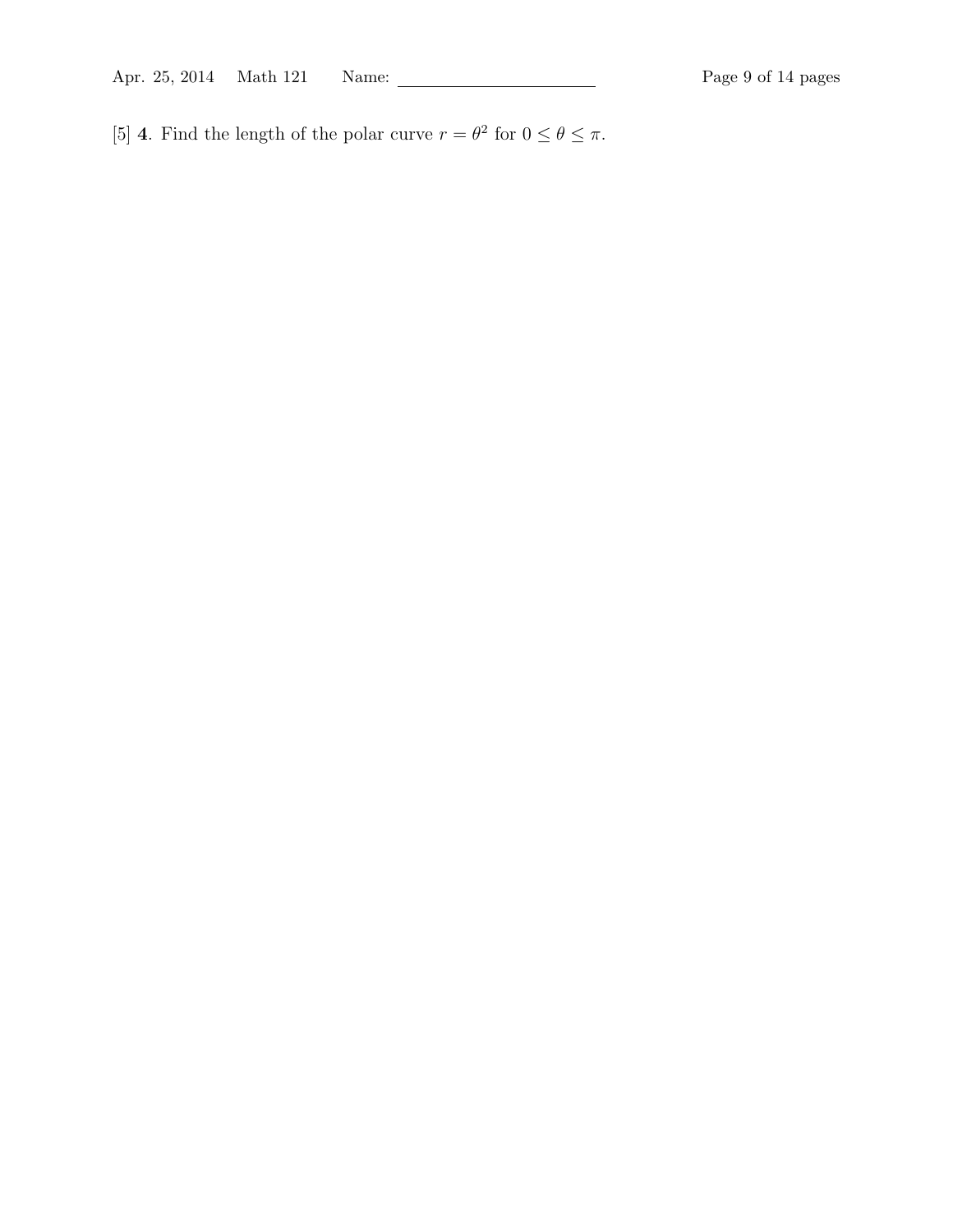- [6] **5.** Let R be the region satisfying  $0 \le y \le \sin x$ ,  $0 \le x \le \pi$ .
	- (a) Find the area and centroid of R.

(b) Find the volume of the solid of revolution generated by rotating  $R$  about the y-axis.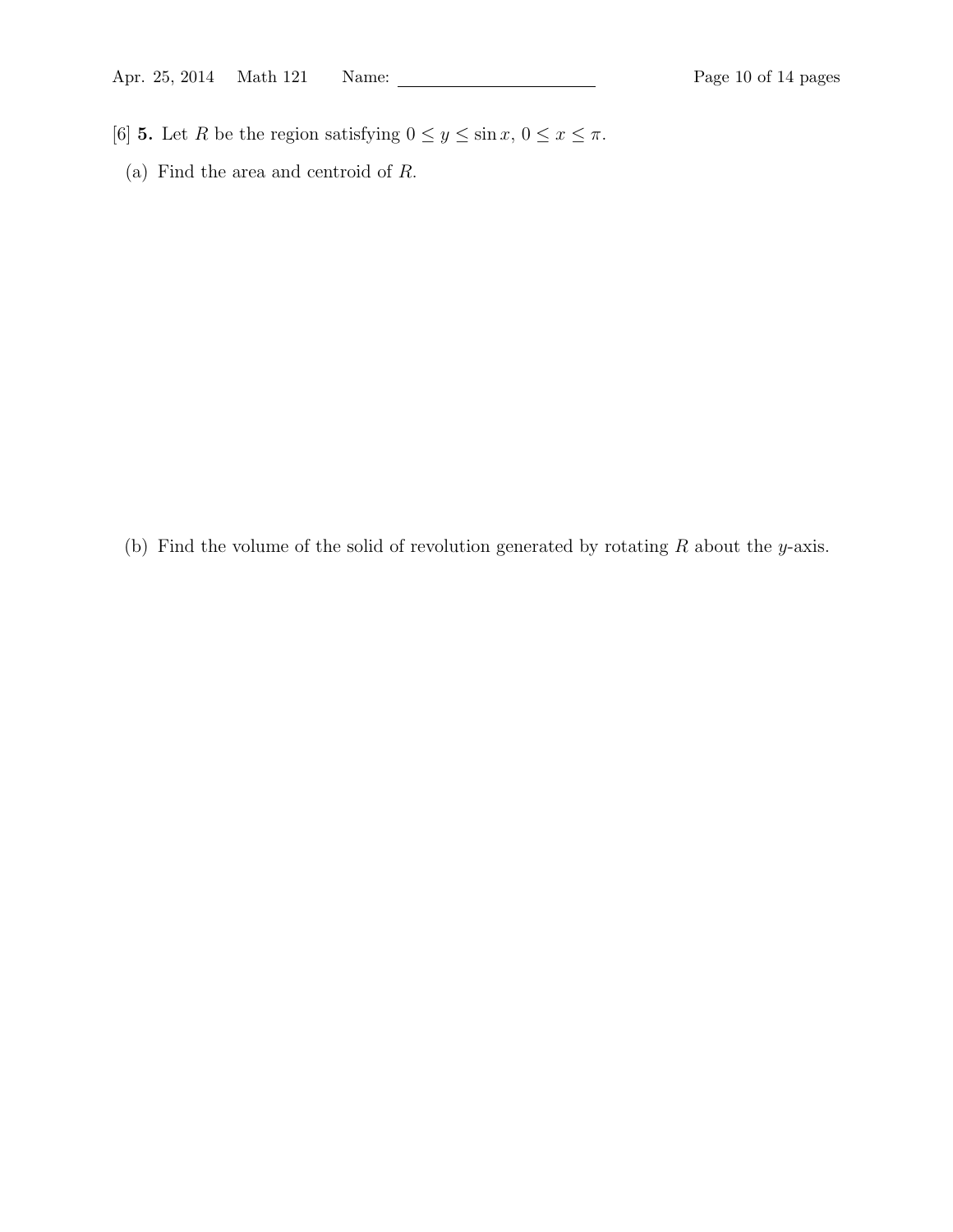[4] 6. Carefully state what you consider to be the most important theorem in the course. Points will be given for good taste.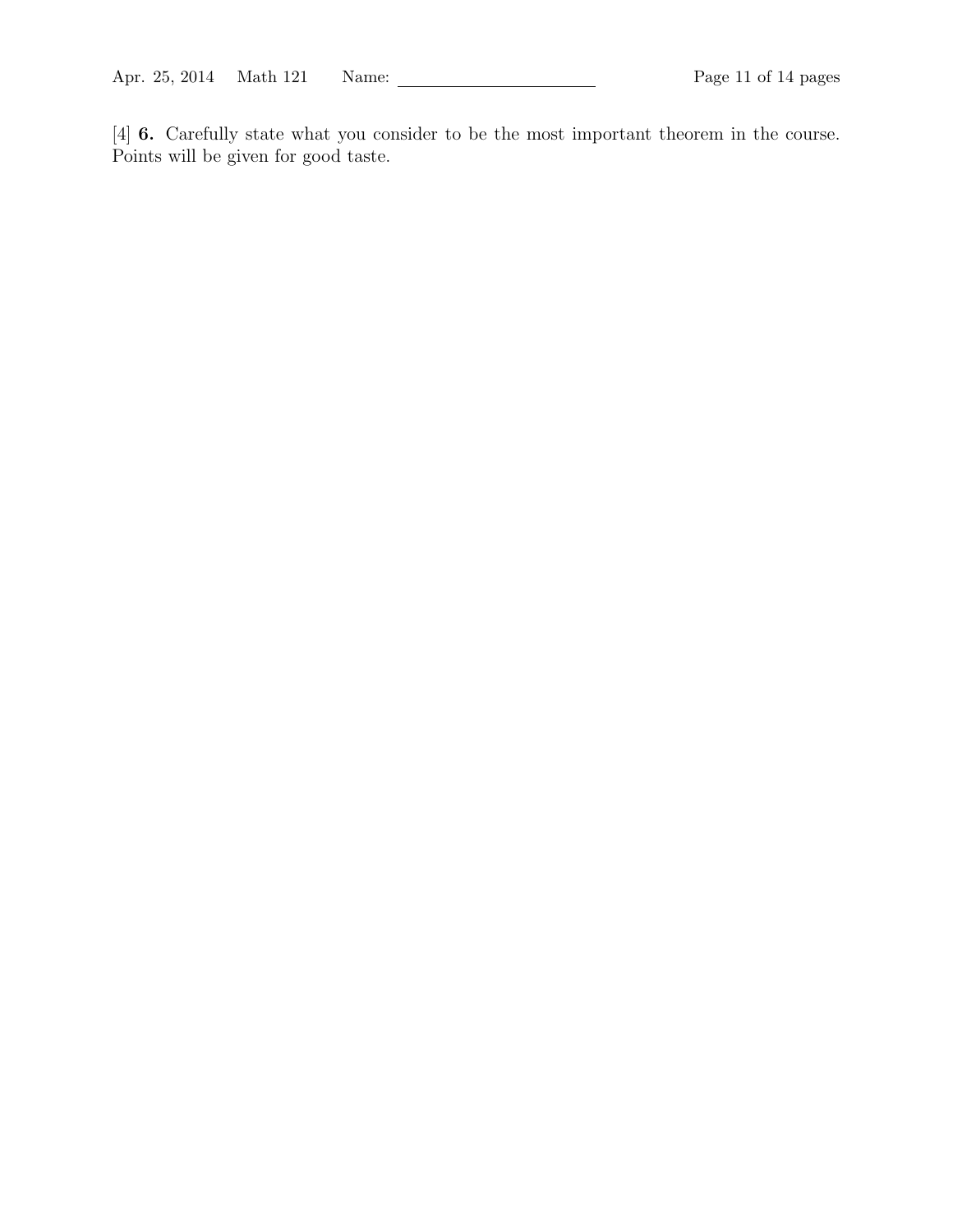[6] 7. Determine, with explanation, whether the following series converge or diverge.

(a) 
$$
\sum_{n=1}^{\infty} \frac{n^n}{9^n n!}
$$

(b) 
$$
\sum_{n=2}^{\infty} \frac{1}{n^{\log n}}
$$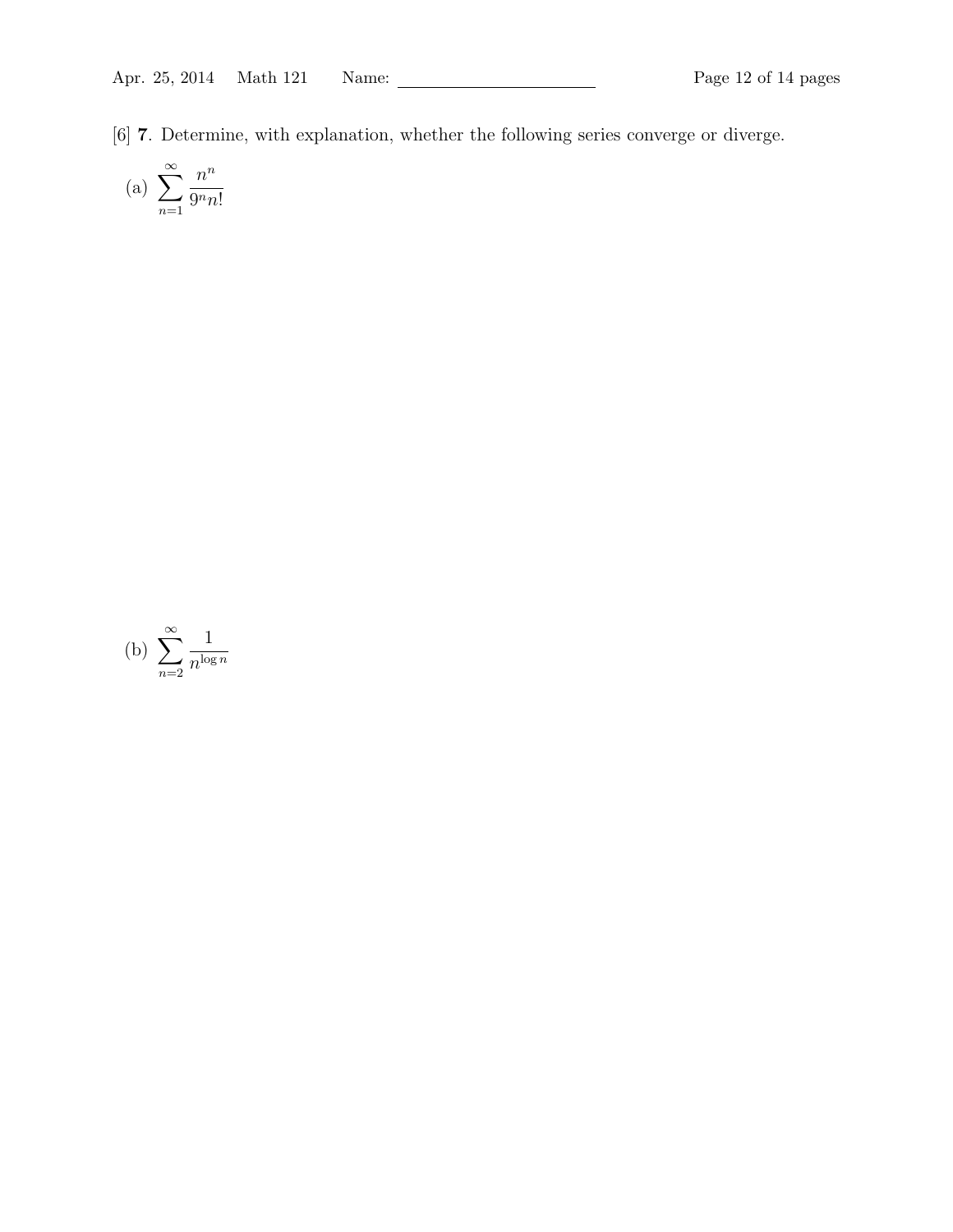[7] 8.

(a) Let f be an increasing function on [0, 1] and set  $D = f(1) - f(0)$ . Let  $x_i = i/n$ ,  $R_n = \sum_{i=1}^n f(x_i) \frac{1}{n}$  $\frac{1}{n}$ , and  $S_n = \sum_{i=1}^n f(x_{i-1}) \frac{1}{n}$  $\frac{1}{n}$ . Find  $R_n - S_n$  in terms of D. Use this to prove that  $f$  is integrable on  $[0, 1]$ .

(b) Use the expression for  $R_n - S_n$  from (a) to find n so that  $\left| \int_0^1 \sin(x^2 \pi/6) dx - R_n \right| < .01$ . Justify your answer carefully. You should find the smallest value of n you can, and must of course show the hypotheses from (a) are satisfied.